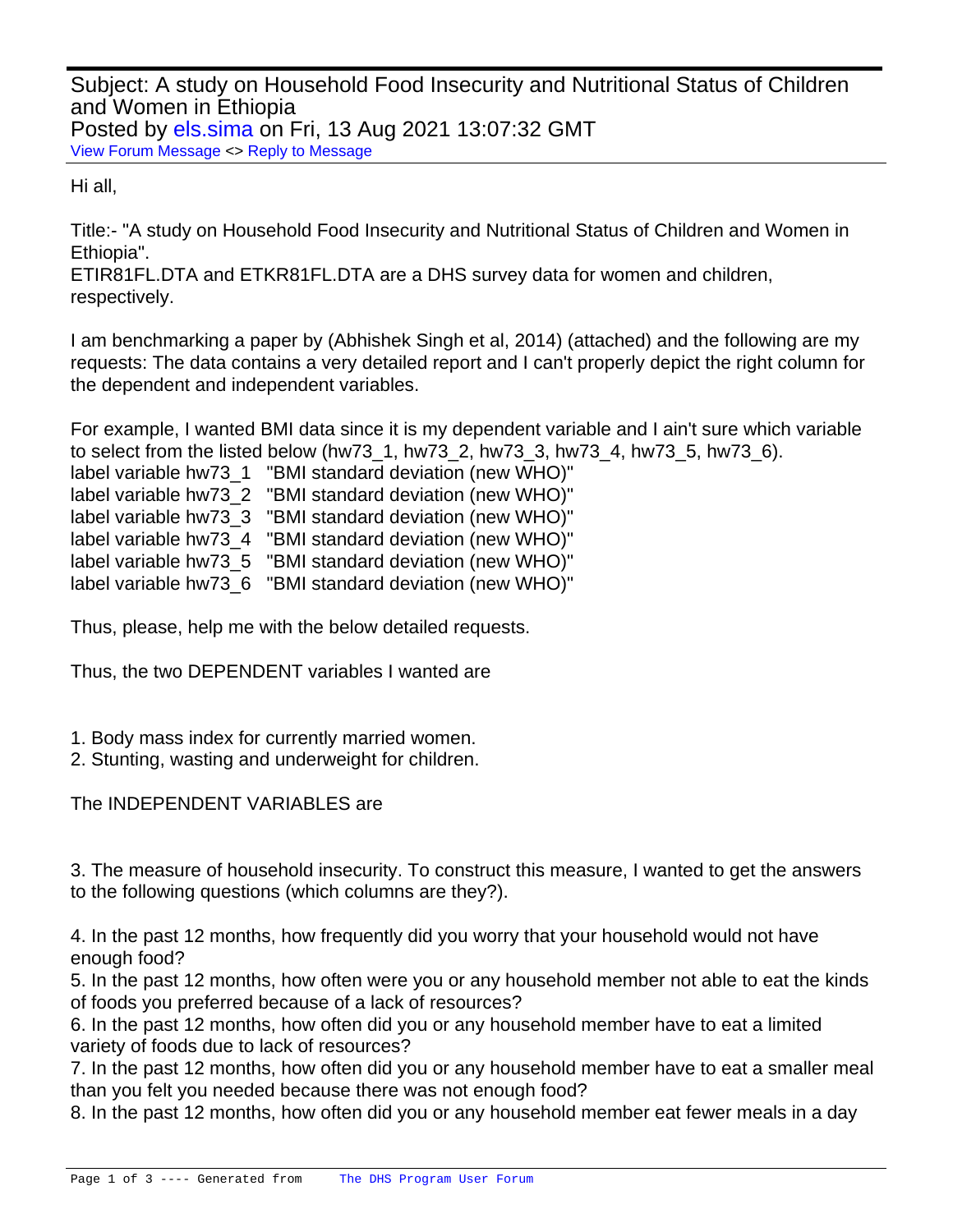because of lack of resources to get food?

9. In the past 12 months, how often was there no food to eat of any kind in your household because of lack of resources to get food?

10. In the past 12 months, how often did you or any household member go to sleep at night hungry because there was not enough food?

Furthermore, the OTHER INDEPENDENT VARIABLES are

FOR CHILDREN ANALYSIS

12. Mother's schooling (no schooling, up to primary school, secondary or above),

13. Mother's work status (not working, working),

14. Mother's autonomy (no autonomy, partial autonomy, full autonomy),

15. Mother's exposure to media (no exposure, some exposure), wealth status of the household (bottom one-third, middle one-third,

top one-third),

16. Region of residence (mountain, hill, terai [low-lying land at the foot of the Himalayas])

17. Place of residence (urban, rural), sex of child, age of child, birth order of child (first, second or higher),

18. Size of child at birth (larger than average, average, smaller than average)

## FOR WOMEN ANALYSIS

- 19. Woman's current age (15 to 24, 25 to 34, or 35 to 49 years),
- 20. Woman's schooling,
- 21. Woman's work status,
- 22. Woman's autonomy, (see below the details to construct them)
- 23. Woman's wealth index,
- 24. Woman's exposure to media,
- 25. Wealth status of the household,
- 26. Region of residence, and
- 27. Place of residence.

## WOMEN AUTONOMY

28. Who usually decides how your (partner's/husband's) earnings will be used: you, your (partner/husband), or you and your (partner/husband) jointly?

29. Who usually makes decisions about healthcare for yourself: you, your (partner/husband), you and your (partner/husband) jointly, or someone else?

- 30. Who usually makes decisions about making major household purchases?
- 31. Who usually makes decisions about visits to your family or relatives?

Thanks in advance.

Best regards